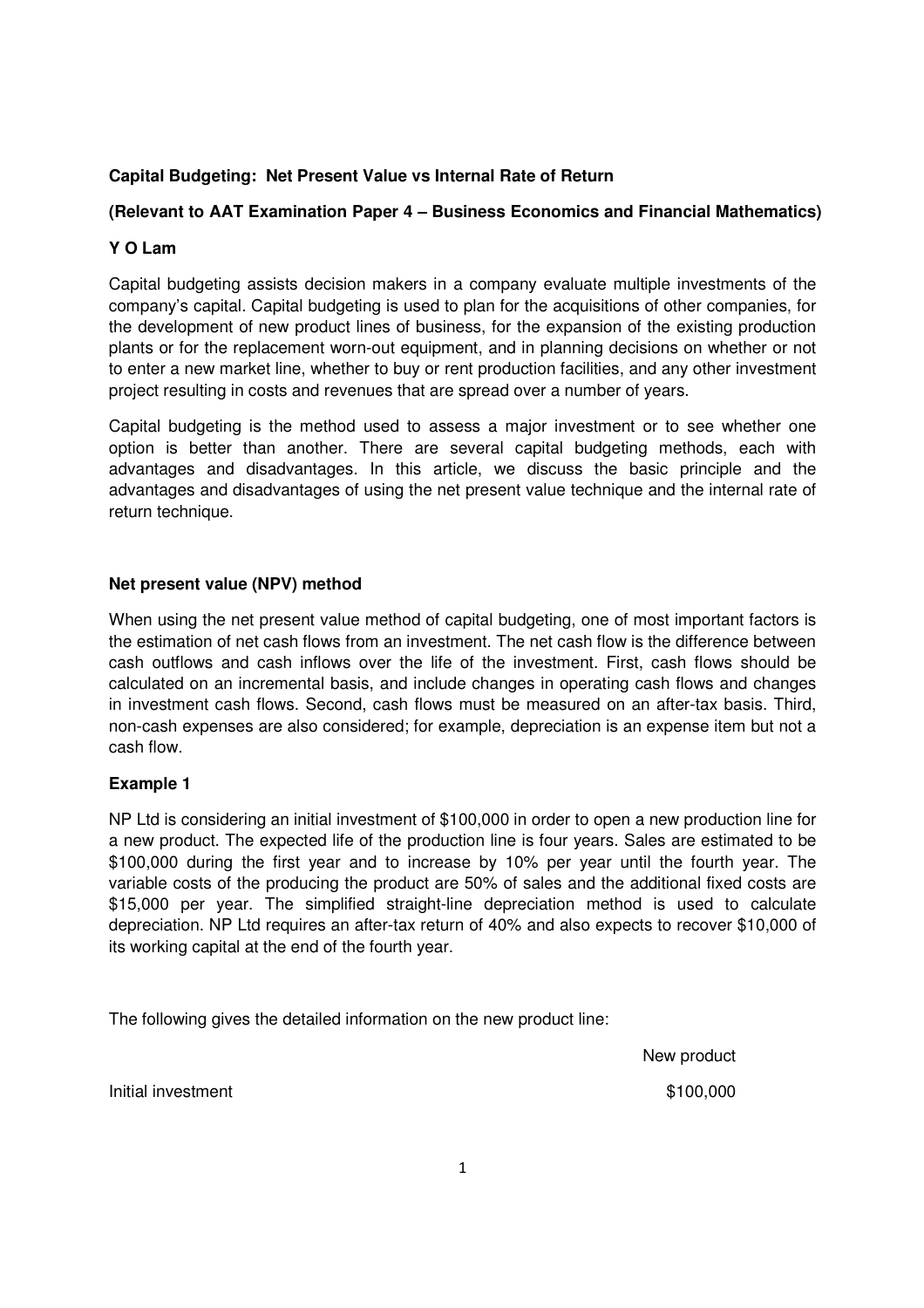| Salvage value                    | \$10,000  |
|----------------------------------|-----------|
| Expected life                    | 4 years   |
| Annual operating costs           |           |
| Variable costs in the first year | \$50,000  |
| Fixed costs                      | \$15,000  |
| Sales during the first year      | \$100,000 |

The estimated cash flow from this investment are summarized as follows:

#### **Estimated cash flow**

|                         | Year    |                             |         |         |
|-------------------------|---------|-----------------------------|---------|---------|
|                         |         | 2                           | 3       | 4       |
|                         | \$      | \$                          | \$      | \$      |
| <b>Sales</b>            | 100,000 | 110,000                     | 121,000 | 133,100 |
| Variable costs<br>Less: | 50,000  | 55,000                      | 60,500  | 66,550  |
| <b>Fixed costs</b>      | 15,000  | 15,000                      | 15,000  | 15,000  |
| Depreciation            | 25,000  | 25,000                      | 25,000  | 25,000  |
| Profit before tax       | 10,000  | 15,000                      |         | 26,550  |
| Income tax<br>Less:     | 4,000   | 6,000                       | 8,200   | 10,620  |
| Profit after tax        | 6,000   | 9,000                       | 12,300  | 15,930  |
| Add:<br>Depreciation    | 25,000  | 25,000                      | 25,000  | 25,000  |
| Net cash flow           | 31,000  | 34,000                      | 37,300  | 40,930  |
|                         | Add:    | Salvage value               |         | 10,000  |
|                         |         | Recovery of working capital |         | 10,000  |
| Net cash flow in year 4 |         |                             | 60,930  |         |

We need to assign a discount rate to evaluate each of the competing alternatives for a firm's capital to decide whether or not a firm should undertake an investment. The discount rate is estimated using the cost of capital of the investment to the firm.

Net present value capital budgeting gives us the present value of the expected net cash flows from the investment, discounted at the firm's cost of capital, minus the investment of capital needed today.

For example, if NP Ltd expects a cost of capital of 12%, the net present value of the investment can be seen above, and the initial investment is \$100,000, then the net present value of the new production line is: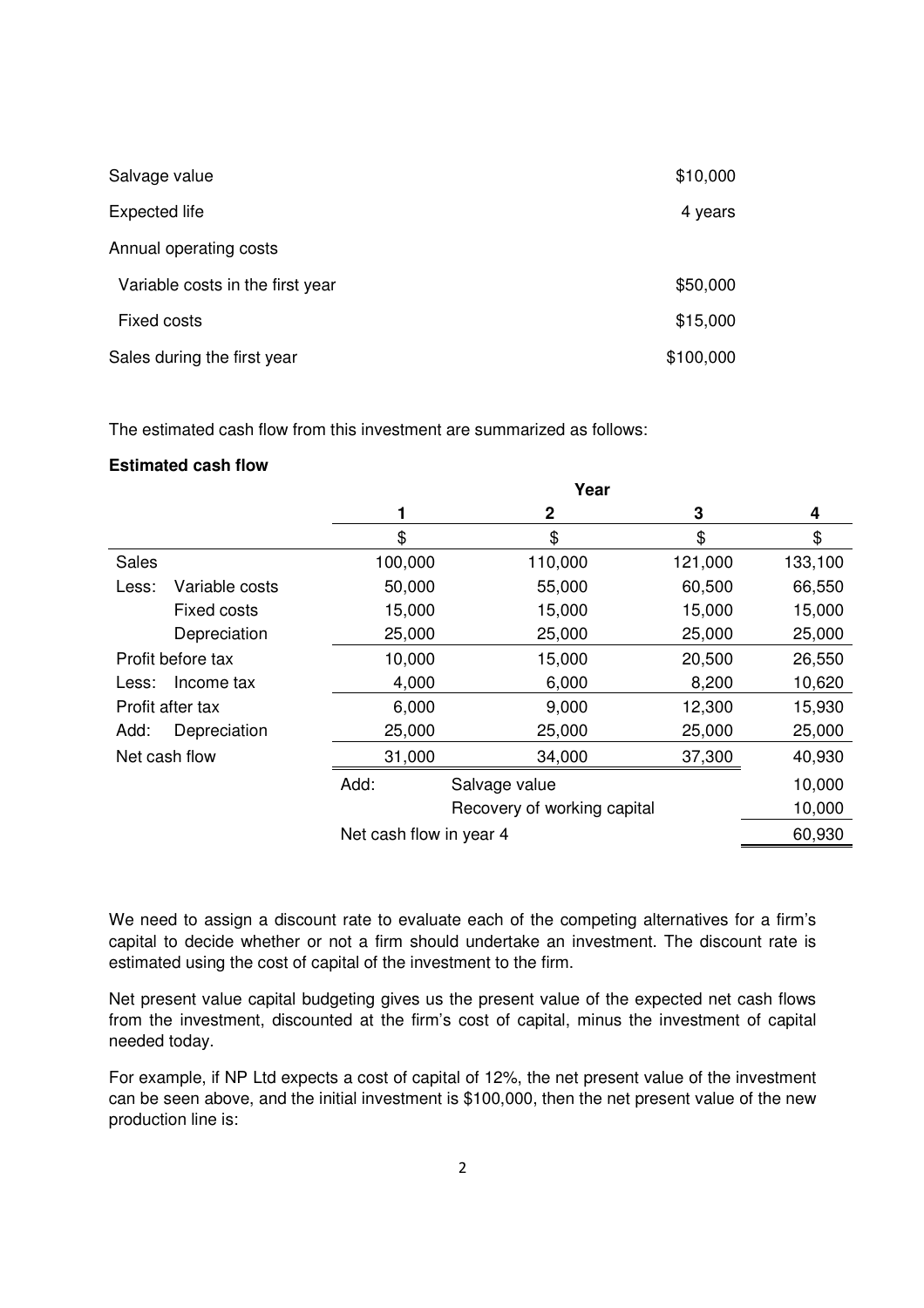$NPV =$ 

- $= $120,054.68 $100,000$
- $=$  \$20.054.68

This investment can add \$20,054.68 to the value of NP Ltd, so NP Ltd should undertake this investment.

We can use the net present value method to compare investments. The project with the highest net present value is the better alternative.

A disadvantage of the net present value technique is that the decision depends on the cost of capital: it is not easy to calculate this.

### **The internal rate of return (IRR) technique**

The internal rate of return technique is an alternative to the net present value technique. The internal rate of return on an investment is the discount rate at which the net present value of the investment is zero. The investment should be undertaken only if the internal rate of return on the investment exceeds the cost of capital to the firm.

An advantage using the internal rate of return technique for capital budgeting is that the rate of return can be easily calculated and understood, especially by decision makers who may not have a financial background.

#### **Example 2**

Using the information in example 1, we can calculate the internal rate of return to be 22.05%. Since this exceeds the cost of capital, 12%, NP Ltd should undertake the investment.

#### **Example 3**

Suppose we have two mutually exclusive investments: investment A and investment B, which are independent investments. The internal rate of return and cost of capital are calculated for each below. If the cost of capital is 12%, then both investment A and B are acceptable because they both give a return greater than the cost of capital. In the other words, the cost of capital is the minimum acceptable rate of return.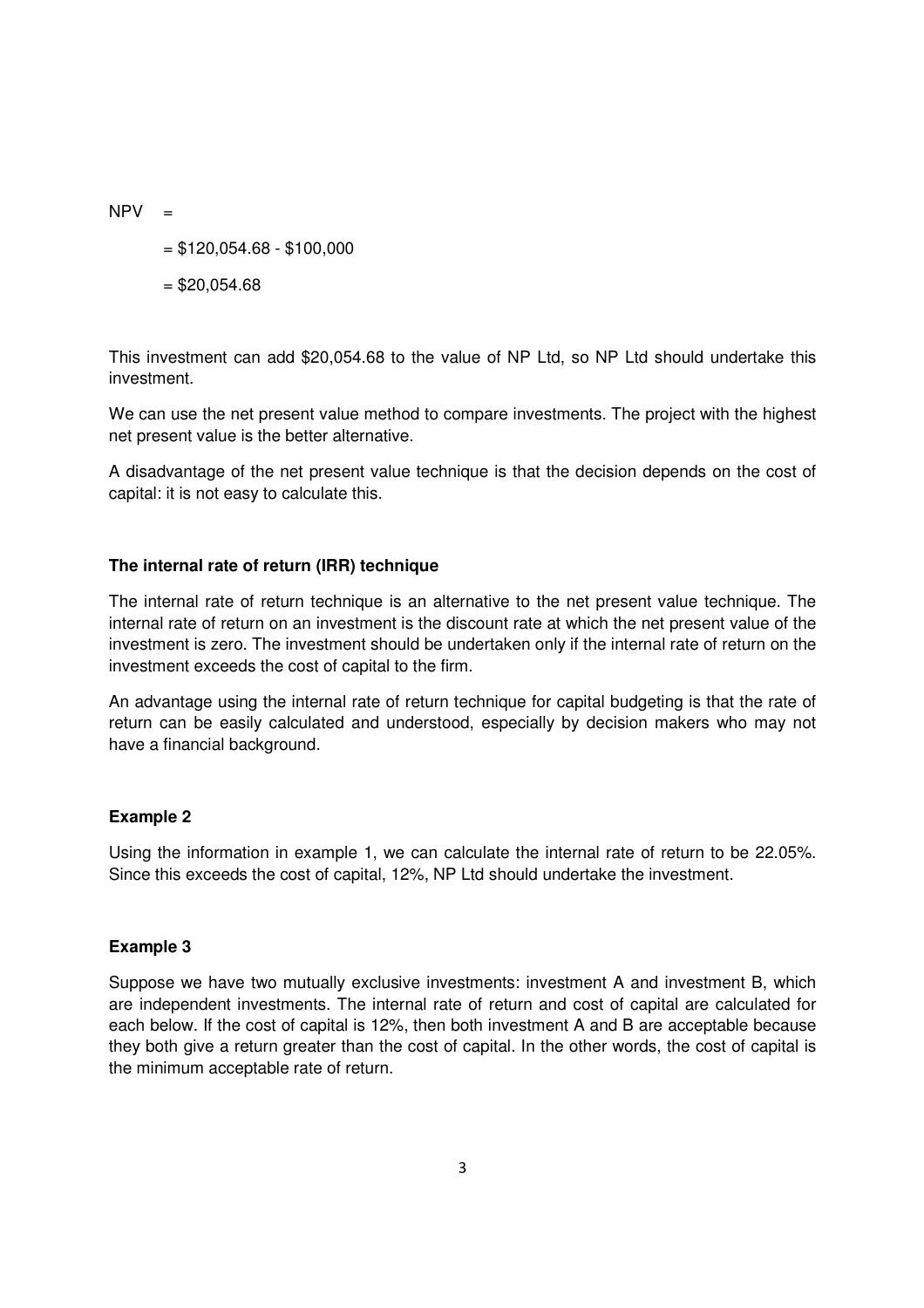### **Internal rate of return of two mutually exclusive investments**

|                                   | Investment A | Investment B |
|-----------------------------------|--------------|--------------|
| Cost of capital, per year         | 12%          | 12%          |
| Internal rate of return, per year | 20.30%       | 22.10%       |

#### **Example 4**

If we are forced to choose only one investment from example 3, we would choose investment B because this has a higher internal rate of return than investment A. However it is not enough to use only the internal rate of return technique to determine which is the best investment out of two or more mutually exclusive investments. We should also use the net present value method. The net present value and internal rate of return for the two mutually exclusive investments are shown below.

## **Table 3: Internal rate of return and net present value of two mutually exclusive investments**

|                                        | Investment A | Investment B |
|----------------------------------------|--------------|--------------|
| Net present value at 12% discount rate | \$137,872    | \$126,168    |
| Internal rate of return, per year      | $20.30\%$    | $22.10\%$    |

Investment B has a higher internal rate of return than investment A, so we have seen that we should undertake investment B. What about when we consider the net present values? From the above, we can see that investment B has a higher internal rate of return but lower net present value than investment A.

The internal rate of return may give a different decision than the net present value calculation when evaluating two or more mutually exclusive investments. The reason for this is that under net present value, the reinvestment assumes cash flows are reinvested at the cost of capital; under the internal rate of return, the reinvested rate is assumed to be reinvested at the internal rate of return. This is a disadvantage of the internal rate of return technique as it yields overstated rates of return because it assumes cash flows are reinvested at the internal rate of return.